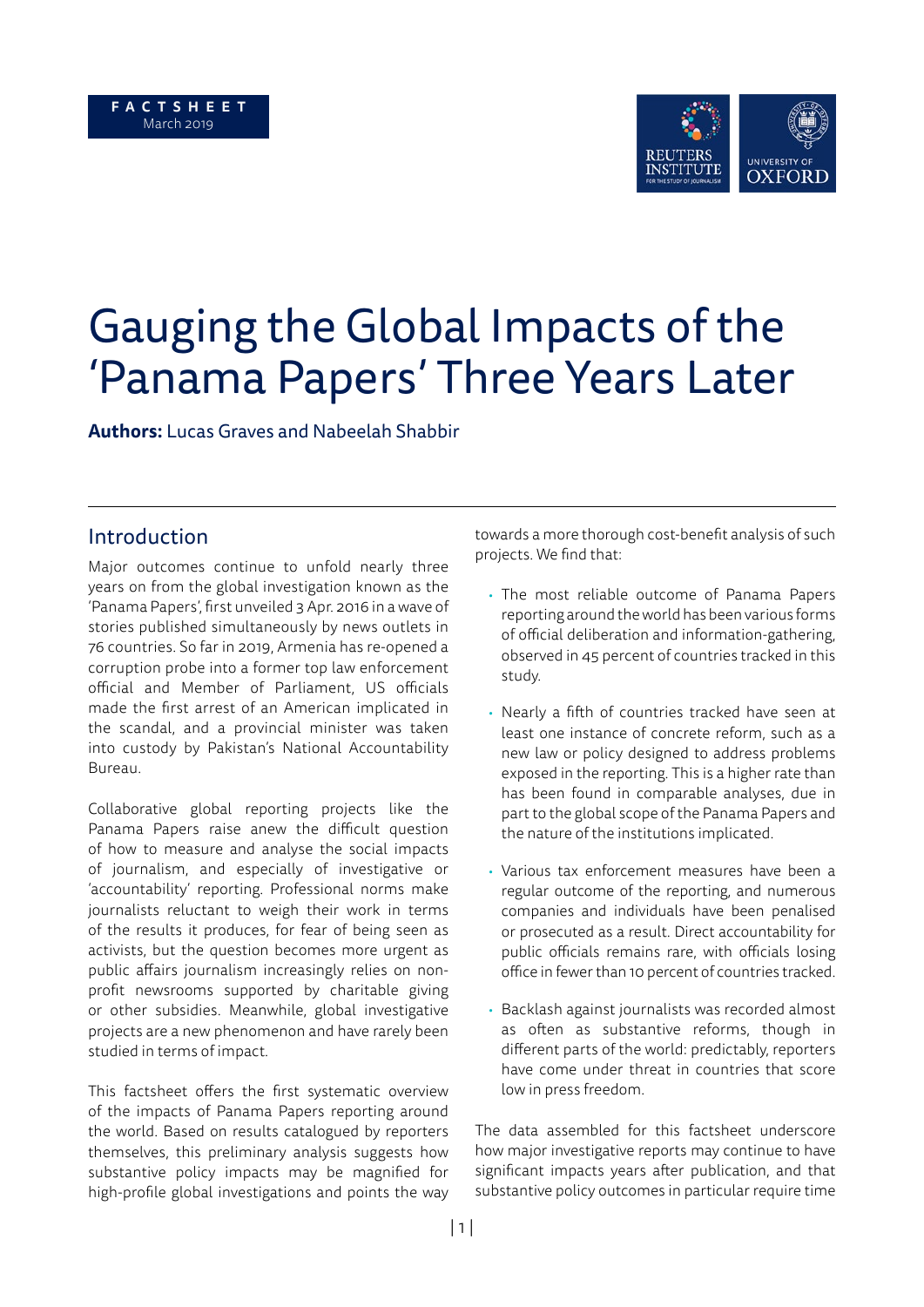to take shape. Our analysis reinforces recent research suggesting that accountability journalism may yield dramatic returns by the standards of social investment, as each dollar invested 'can generate hundreds of dollars in benefits to society from changes in public policy' (Hamilton 2016: 10).

## Introduction

News is usually understood as a public good which yields broad social benefits beyond its commercial value. But journalism's prosocial effects can be defined in different ways, none easy to measure: informing citizens, setting a common public agenda, holding power to account, and so on. Meanwhile, traditional newsroom ethics resist the idea that objective journalists should aim for or be evaluated by particular outcomes like changing policy, even among investigative reporters who expose public corruption and other social ills (Ettema and Glasser 1998).

Over the last decade, however, concern over the democratic consequences of the economic crisis in the news industry has sparked new interest in finding ways to measure the impacts of journalism – in particular of investigative reporting, which can require extraordinary newsroom investments but also have major effects. These efforts have yielded a spate of white papers proposing frameworks for evaluating impact, as well as new tools such as the Tow Center's Newslynx and the Impact Monitor from the European Journalism Center.1 One major driver of this shift is newsrooms' increasing reliance on the non-profit world (Konieczna 2018), where charitable foundations regularly evaluate the effectiveness of their grantmaking (Keller and Abelson 2015). As an editor for the International Consortium of Investigative Journalists (ICIJ) has explained,

*In the nonprofit circles there does tend to be more open discussion around impact ... For us, our funders, generally they're philanthropists and foundations. They don't have any potential financial gain from our stories but they still want to see value for the money they're spending so we have to present that more and more in terms of impact* (quoted in Konieczna and Powers 2017: 1553)*.*

Investigative non-profits routinely monitor the real-

world effects their stories produce, from media mentions to policy change. For instance, the ICIJ records outcomes of each investigation it conducts on an internal spreadsheet, and also publishes articles about major impacts on its website (Konieczna and Powers 2017). The Center for Investigative Reporting has an 'Outcome Tracker' built into its content management system where reporters note responses to their stories (Green-Barber 2014). ProPublica maintains an internal 'Tracking Report', updated daily, which records official reactions, 'opportunities to influence change' (hearings, commissions, etc.), and lasting impacts such as new regulations (Tofel 2013).

Despite growing attention to impact in some corners of the news industry, there has been little systematic research about the relative frequency of various kinds of outcomes, the factors that promote particular results, or how outcomes might vary in different political environments.<sup>2</sup> This factsheet presents the first comprehensive overview of the impacts of a global reporting collaboration, the Panama Papers, which grew out of a trove of files from Panamanian law firm Mossack Fonseca leaked to *Süddeutsche Zeitung*, and ultimately involved more than 500 reporters working in nearly 90 countries. Studying a project like the Panama Papers provides a unique opportunity to assess the impact of investigative journalism in a best-case scenario – the simultaneous global release produced front-page headlines around the world, and by the end of 2016 partners had published 4,700 stories. It also allows us to compare the kinds of results produced in different countries.

# Approach

Data for this analysis come primarily from the ICIJ, the Washington-based non-profit news organisation which coordinated the Panama Papers investigation. The ICIJ maintains a public-facing blog reporting on impacts and other developments related to various collaborative reporting projects it has led, which includes 130 entries dealing with the Panama Papers posted between 3 Apr. 2016 and 3 Mar. 2019. These entries were reviewed in detail for references to outcomes of the investigation; additional references were culled from the Twitter feed of the ICIJ. Wherever possible, outcomes were confirmed and brought up to date with additional news searches.

<sup>1</sup> A useful recent overview of these initiatives is *Investigative Impact: A Report on Best Practices in Measuring the Impact of Investigative Journalism*, a 2017 report from the Global Investigative Journalism Network.

<sup>2</sup> A notable exception is James Hamilton's recent work on the economics of investigative journalism, discussed below, which uses a largescale analysis of impacts reported by journalists to show, for instance, how effects of a story depend on the medium, size of the outlet, and the focus of the investigation.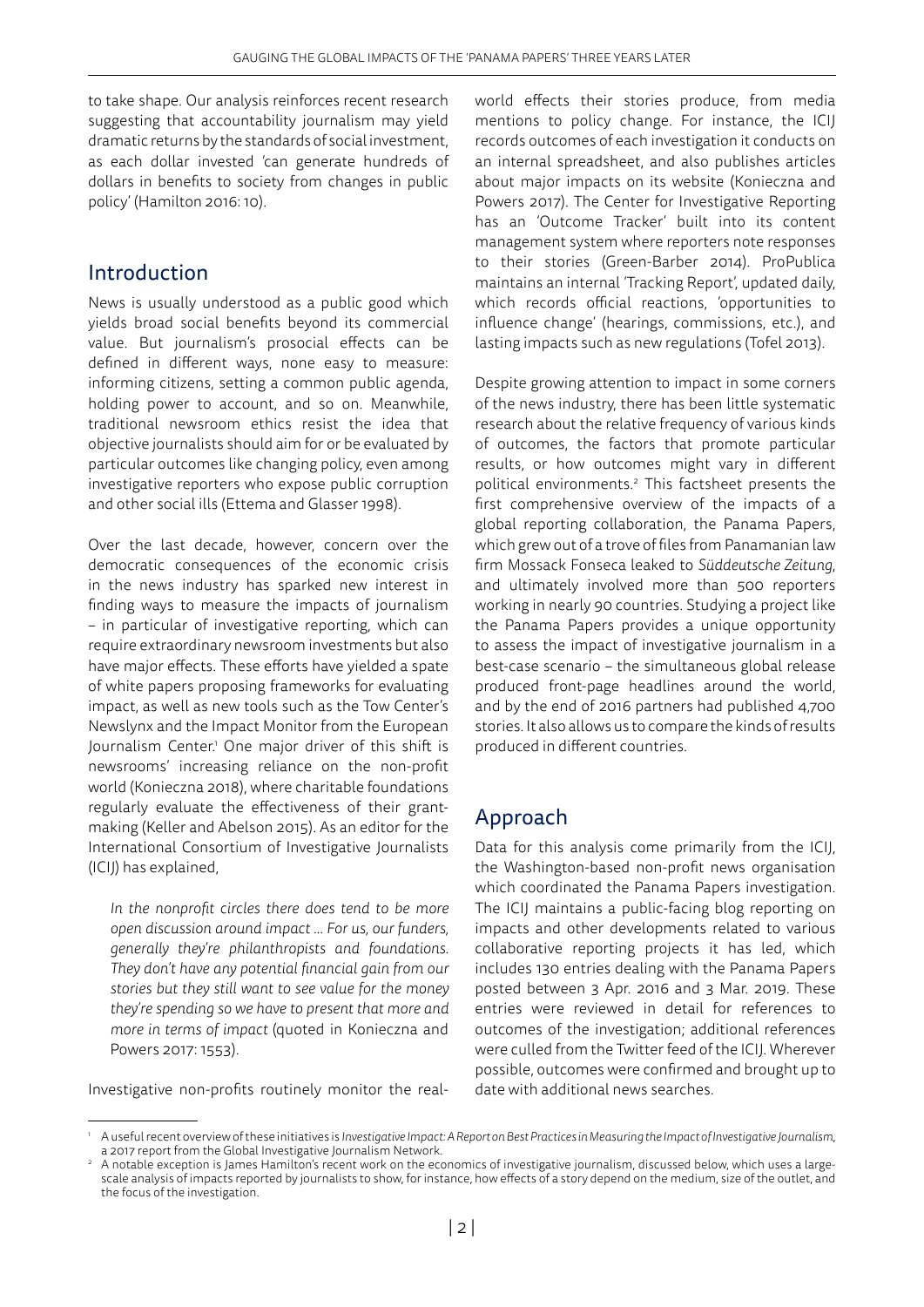This broadly replicates the method used by Hamilton (2016) in the most comprehensive analysis to date of the impacts of investigative journalism, based on identifying outcomes self-reported by journalists in prize entries submitted over 30 years to the IRE Awards, an annual competition by the US-based Investigative Reporters & Editors. That study applied a model originally developed by Protess et al. (1991: 240) to classify outcomes into three categories – deliberative, individualistic, and substantive – defined as follows:

*Deliberative results occur when policy makers hold formal discussions of policy problems and their solutions, such as legislative hearings or executive commissions. Individualistic outcomes occur when policy makers apply sanctions against particular persons or entities, including prosecutions, firings, and demotions. Finally, substantive results include regulatory, legislative, and/or administrative changes.*

References to outcomes from the ICIJ blog and supplemental sources were classified into those toplevel categories applying a slightly modified version of the coding scheme used by Hamilton (2016: 93). (For instance, in this analysis 'individualistic' outcomes include tax enforcement measures which were a common result of the Panama Papers; 'deliberative' outcomes include instances of public protest as well as of cross-border data-swapping by regulators; and 'substantive' outcomes include rule changes by international bodies like the EU.) In addition, references to violence, threats, or restrictions directed against journalists were coded into a fourth top-level category, 'backlash'.

It must be stressed that the events that follow a major story depend on a wide array of circumstances and can never be attributed definitively or exclusively to the reporting. Further, the self-reported data analysed here reflects journalists' notions of what constitutes a relevant outcome. Finally, outcomes vary among Panama Papers countries in part because the substance of the story was different, and may have warranted different policy responses from place to place.

# Results

Our content analysis of impact-related entries on the ICIJ blog yielded 147 distinct outcomes recorded for the Panama Papers investigation over 35 months. This

tally includes aggregate results (eg multiple audits or fines) recorded as a single outcome; as noted, counting impacts is a subjective procedure and the value of the analysis lies in broad comparison across categories and countries. The most useful measure for such comparisons is *outcome frequency*, defined here as the percentage of jurisdictions covered in which at least one instance of a given impact was recorded.3

Findings for the three primary impact categories echo Hamilton's (2016) analysis of IRE contest entries in the United States: deliberative results reflecting official discussion or investigation were most common, followed by individualistic outcomes that indicate accountability for specific actors. Least common were substantive impacts such as legal or regulatory reform. (See Figure 1.)

#### **Figure 1. Frequency of major impact types**



At the same time, outcome frequency under all three of these categories was much higher than rates observed in the earlier study. As developed below, this likely reflects the scope and focus of the global investigation into offshore money flows, as well as differences in the underlying data set and the longer time period covered.

#### SUBSTANTIVE OUTCOMES

In our data, 16 countries or international bodies achieved at least one substantive reform related to the Panama Papers by March 2019. This is equivalent to an impact frequency of 18 percent, using our baseline of 88 countries with ICIJ investigations – an impressive result.

<sup>3</sup> We use a baseline of 88 jurisdictions where significant Panama Papers reporting took place to calculate frequency, based on the ICIJ's published list of reporting partners. It is important to note that our impact data includes responses by countries not on the list as well as international bodies such as the EU and OECD (see Figure 2).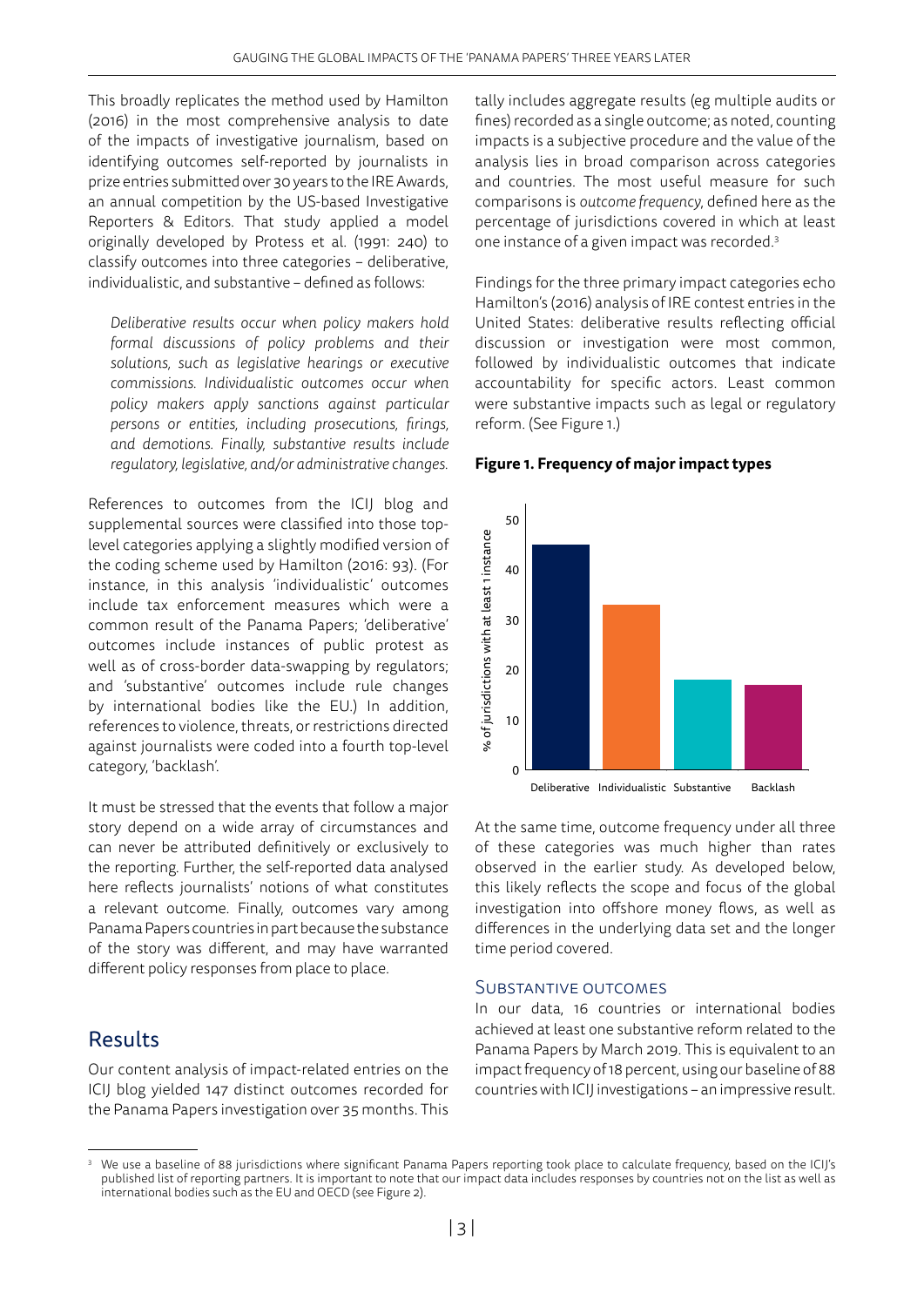Substantive outcomes included policy or regulatory shifts as well as new laws. In the US, for instance, the Obama Administration moved quickly to finalise banking rules cracking down on anonymous shell companies. (After delays, the regulations finally took force in 2018.) Across Europe, governments are in various stages of creating registries of companies' true owners, in keeping with rules adopted by the European Parliament in April 2018.

Though concentrated in Europe and North America, substantial reforms have been visible in a range of countries. In October 2016, the Lebanese Parliament voted to lift bank secrecy protections, in order to avoid OECD blacklists being introduced the next year. Mongolia passed a law in April 2017 banning public officials and their family members from owning offshore companies. Panama adopted OECD reporting standards in 2018 and finally criminalised tax evasion in early 2019, after being repeatedly blacklisted.

Reforms often followed substantial deliberation and took time to develop. In Canada, for instance, coverage of the Panama Papers sharpened public criticism of a tax-amnesty program that waived interest and penalties for many wealthy taxpayers who voluntarily disclosed hidden assets. The controversy led to a parliamentary inquiry as well as an expert panel commissioned by the tax agency, which proposed tighter rules in April 2017 based on those recommendations; after public review and further tweaks, the reforms went into effect in March 2018.

The impressive results here also likely reflect the very high profile of the Panama Papers coverage, as well as the particular subject matter. The world of international banking and corporate taxation is an intensely rule-bound domain governed by fairly strong international regimes; a shift in policy at the level of the OECD or EU can effectively require reforms in dozens of countries. Further, the revelations drew sustained attention from prominent international campaigning organisations, such as Transparency International, which focus on the issues of corruption and money-laundering.

## Individualistic outcomes

Consequences for people or companies implicated in the Panama Papers directly or indirectly, ranging from civil or criminal action to political outcomes, accounted for roughly 30 percent of results in our data and were visible all around the world. At least one such outcome was recorded for one-third of jurisdictions tracked.

Attention has been lavished on cases in which prominent political figures paid a price after being exposed in the Panama Papers. Most famously, Iceland's prime minister stepped down under pressure just two days after the stories broke in 2016, revealing his family's interest in an offshore firm that stood to gain from the bailout of failed Icelandic banks. In Pakistan, Prime Minister Nawaz Sharif was forced to resign, barred from holding high office, fined \$10.6 million, and finally sentenced to imprisonment twice in 2018 on separate corruption charges stemming from the leaks.

However, such outcomes are fairly rare in our data. We find that just 8 percent of jurisdictions in our data set saw any public official resign or be removed from office in connection with the revelations. (This is slightly higher than in Hamilton's IRE data, which found references to officials resigning in 6 percent of cases, for instance.) We identified six cases of current or former high officials facing some form of direct accountability, such as being prosecuted or forced from office.

More common among individualistic outcomes are various civil or criminal measures to penalise private actors exposed in the leaks or during the resulting audits and investigations. This includes several actions against major banks, such as European regulators shutting down Malta's Pilatus Bank and a \$180 million penalty against Taiwan's Mega ICBC by New York's bank authority, as well as penalties against Mossack Fonseca offices in multiple jurisdictions. Various forms of tax enforcement, such as fees, fines, and recouping back taxes, account for more than a third of individualistic outcomes.

## Deliberative outcomes

Deliberative outcomes that indicate official steps to understand a problem or identify possible solutions were the most consistent result of the Panama Papers reporting, with an outcome frequency of 45 percent. This rate reflects only explicit references and likely understates the actual extent of such measures.

The prevalence of deliberative outcomes is not surprising, and echoes previous research into the impacts of accountability reporting (discussed below). The first and easiest recourse for officials confronted with headlines about some failure of governance is to launch an inquiry or appoint a commission. And as noted, substantive reforms often take years to emerge and typically follow one or more forms of public deliberation.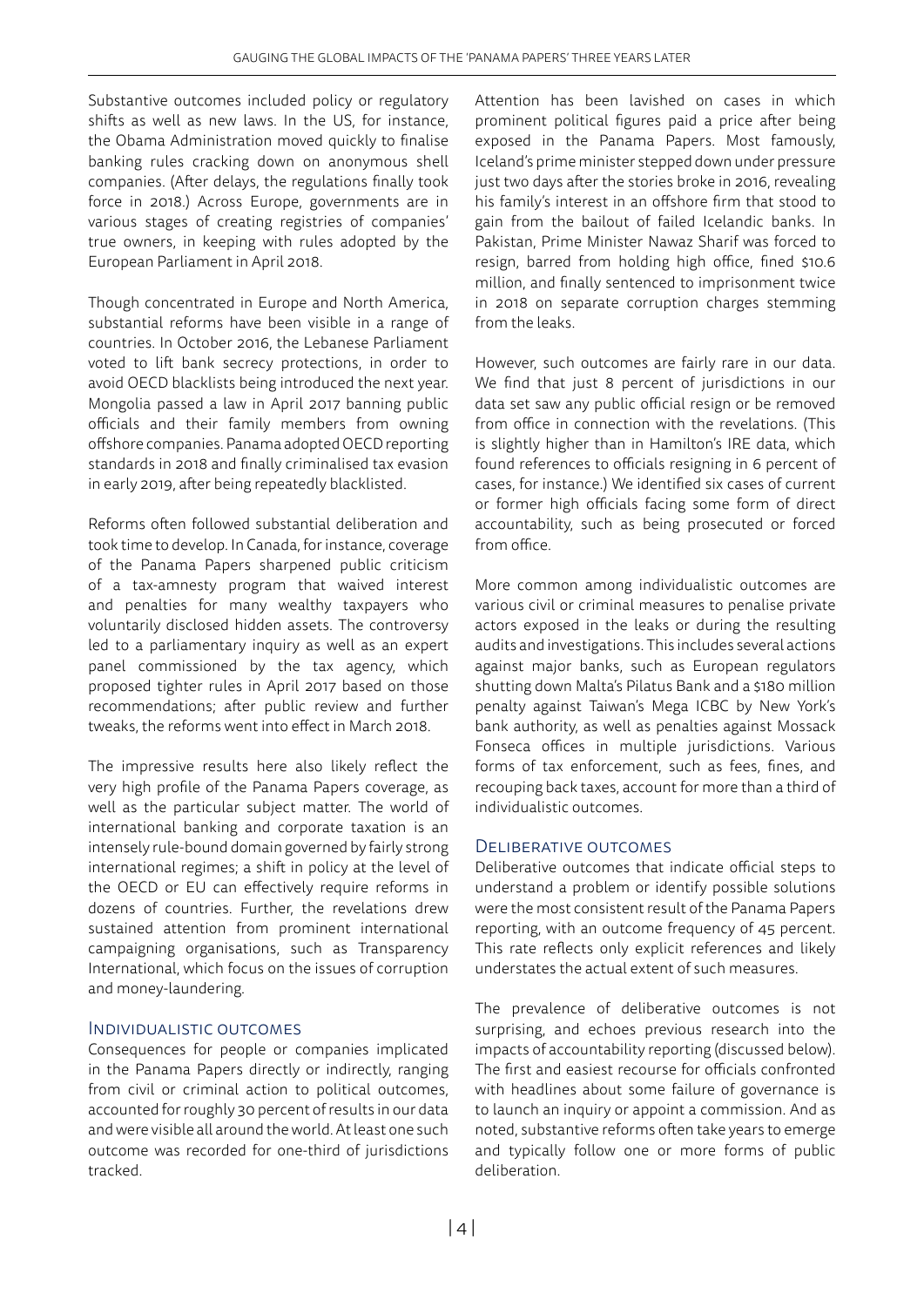In our analysis, deliberative outcomes encompassed investigations by any public agency as well as parliamentary inquiries or hearings, dedicated commissions or taskforces, and intergovernmental or interagency meetings to swap data and coordinate investigations. They also included specific reforms proposed publicly either through legislation or by a government agency.

Investigations were by far the most common deliberative result, with at least one instance in 34 percent of jurisdictions tracked, again confirming earlier research. This reflects the breadth of the category, which also includes civil and criminal inquiries leading to individualistic outcomes. Commissions, taskforces, hearings, and similar forums were evident in just under 10 percent of jurisdictions, while public demonstrations took place in 3 percent.

## BACKI ASH

In addition to outcomes reflecting the potential social return of the Panama Papers investigation, we also coded for instances of backlash against journalists or media organisations referenced by the ICIJ blog. This analysis indicates that 17 percent of countries covered experienced at least one instance of backlash – just slightly under the rate of substantive outcomes.

However, this figure includes a wide range of antipress measures or threats. The most severe are two instances of journalists who may have been murdered in connection to their reporting: in Malta, Daphne Caruana Galizia was killed by a car bomb in October 2017, and in Slovakia, Ján Kuciak and his fiancée were shot to death in February 2018. (Kuciak had worked on the Panama Papers and 'Paradise Papers' stories but in the months before his murder was investigating possible Mafia ties of the Slovak prime minister.)

In other cases, journalists lost their jobs in apparent connection with the Panama Papers. For instance, in April 2016, a top editor of Hong Kong daily *Ming Pao* was unexpectedly fired – supposedly to cut costs – on the same day the paper carried front-page reports on prominent political and business figures who appeared in the Panama Papers documents. In Venezuela, a reporter for regime-friendly outlet *Últimas Noticias*  was fired for working with the ICIJ.

The backlash statistic also covers more than a dozen cases in which journalists or news organisations were threatened or restricted, sometimes preemptively. In China, for instance, censors reportedly instructed outlets to delete articles related to the Panama Papers, while in the Democratic Republic of the Congo, the

communications minister publicly warned journalists to be 'very careful' about naming names appearing in the data.

With few exceptions – for example, Finnish tax authorities threatened to raid reporters' homes to seize documents – backlash has been concentrated in regions with poor records for press freedom. The 15 countries where instances of backlash were recorded have a median ranking of 92 in the World Press Freedom Index (equivalent to Ecuador's position about halfway down the list).

# **Discussion**

The results presented here offer compelling evidence of the powerful impact that high-profile investigative journalism can have in terms of drawing public attention to a problem, prompting authorities to hold people accountable, and in many cases helping to bring about long-term change. This analysis relies on self-reported data reflecting journalists' judgement of outcomes that can be linked to their work. Nevertheless, it may understate the extent of the impact, as the ICIJ network may not have recorded every development stemming from the Panama Papers controversy in all of the countries covered.

The comparison with Hamilton's (2016) analysis of impacts recorded in IRE prize entries is particularly instructive. Our data confirm the finding that deliberative outcomes (led by investigations, more than twice as common as any other result in both studies) are the most consistent impact of investigative journalism, followed by individualistic and then substantive outcomes. As Hamilton (2016: 94) notes,

*Impacts vary in their costs. Talk may be cheap, compared to disciplining an individual bad actor. Changing the substance of policy or the operation of an institution may be the most costly outcome, since it can involve collective action to pressure for change, the operation of group decision-making processes, and ultimately shifts in resources.*

At the same time, all three classes of impact occur with higher frequency in our data than in the earlier study. Hamilton observed especially low rates of substantive impact – for instance, references to new legislation in fewer than 2 percent of IRE prize entries. While the two data sets are not directly comparable, one reason for the difference is that our results reflect nearly three years of public responses to the Panama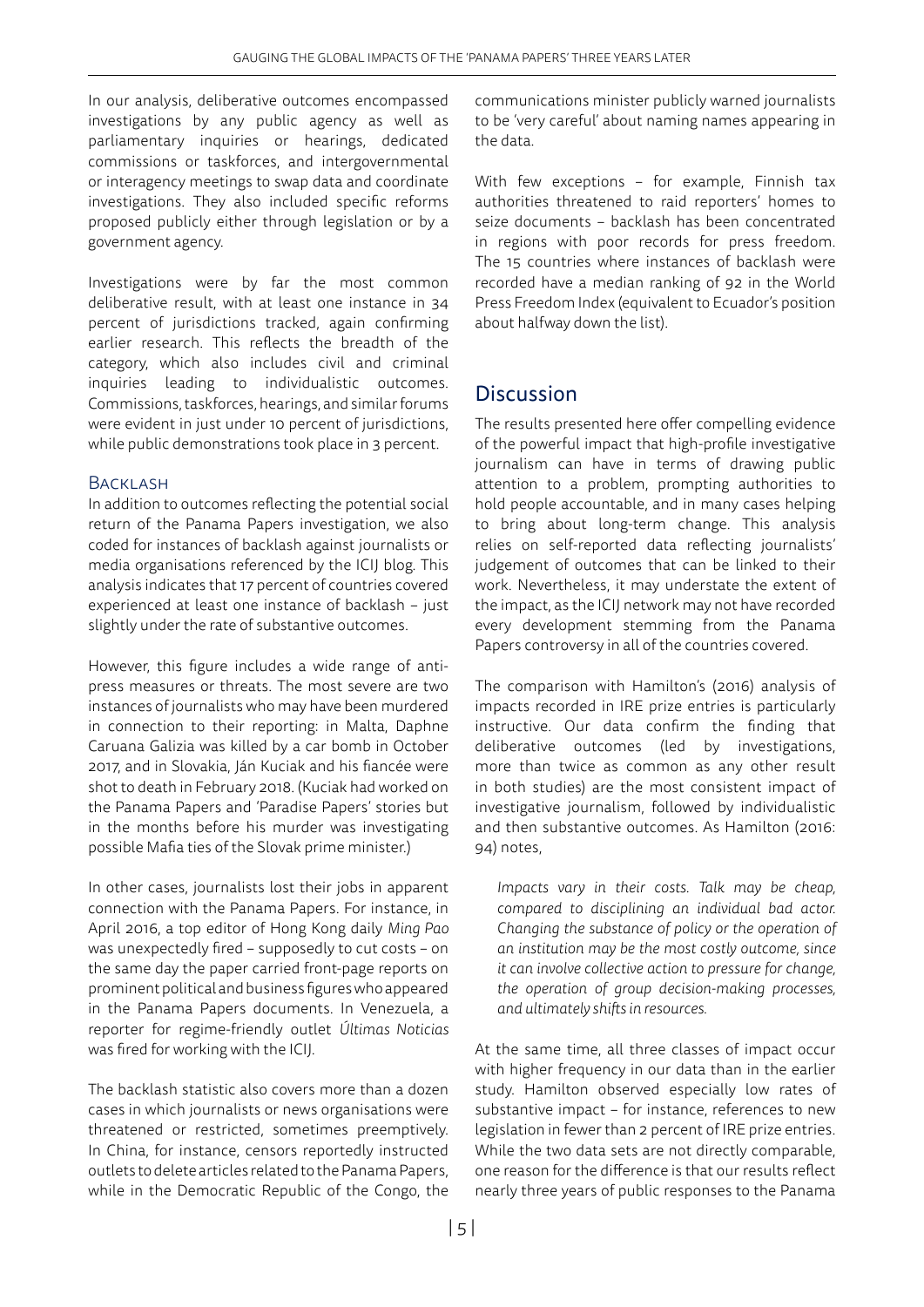Papers.<sup>4</sup> As noted above, substantive changes like legal or regulatory reform often follow extensive deliberation (reflected in their frequent co-occurrence in our data) and may take years to develop (see also Hird 2018).

The distribution of impacts around the world also offers food for thought. As shown in Figure 2, a cluster of relatively wealthy democracies in Europe and North America, led by the European Union itself, exhibited a distinct pattern: one or more substantive outcomes, almost always in combination with deliberative and individualistic results, and rarely with evidence of backlash against journalists. This underscores the role of strong deliberative and policymaking institutions in promoting substantive responses to public

controversy. However, only two jurisdictions recorded more than one substantive reform, and it is important to note that our results don't speak to whether changes were far-reaching or merely cosmetic.

A much wider range of countries, covering nearly every region, saw either a combination of deliberative and individualistic impacts, or only some form of deliberation. (In many cases the deliberative outcome was an investigation which could lead to an individualistic result like levying fines, recouping taxes, or criminal prosecution.) And finally, a cluster of countries including several notably authoritarian regimes – eg, China, Russia, and Turkey – saw only instances of backlash.



#### **Figure 2. Impacts recorded by country and category**

4 As Hamilton (2016: 92) notes, IRE prize entries cover reporting during the previous 12 months and will not capture impacts that take longer to emerge, meaning that substantive outcomes in particular may be underreported.